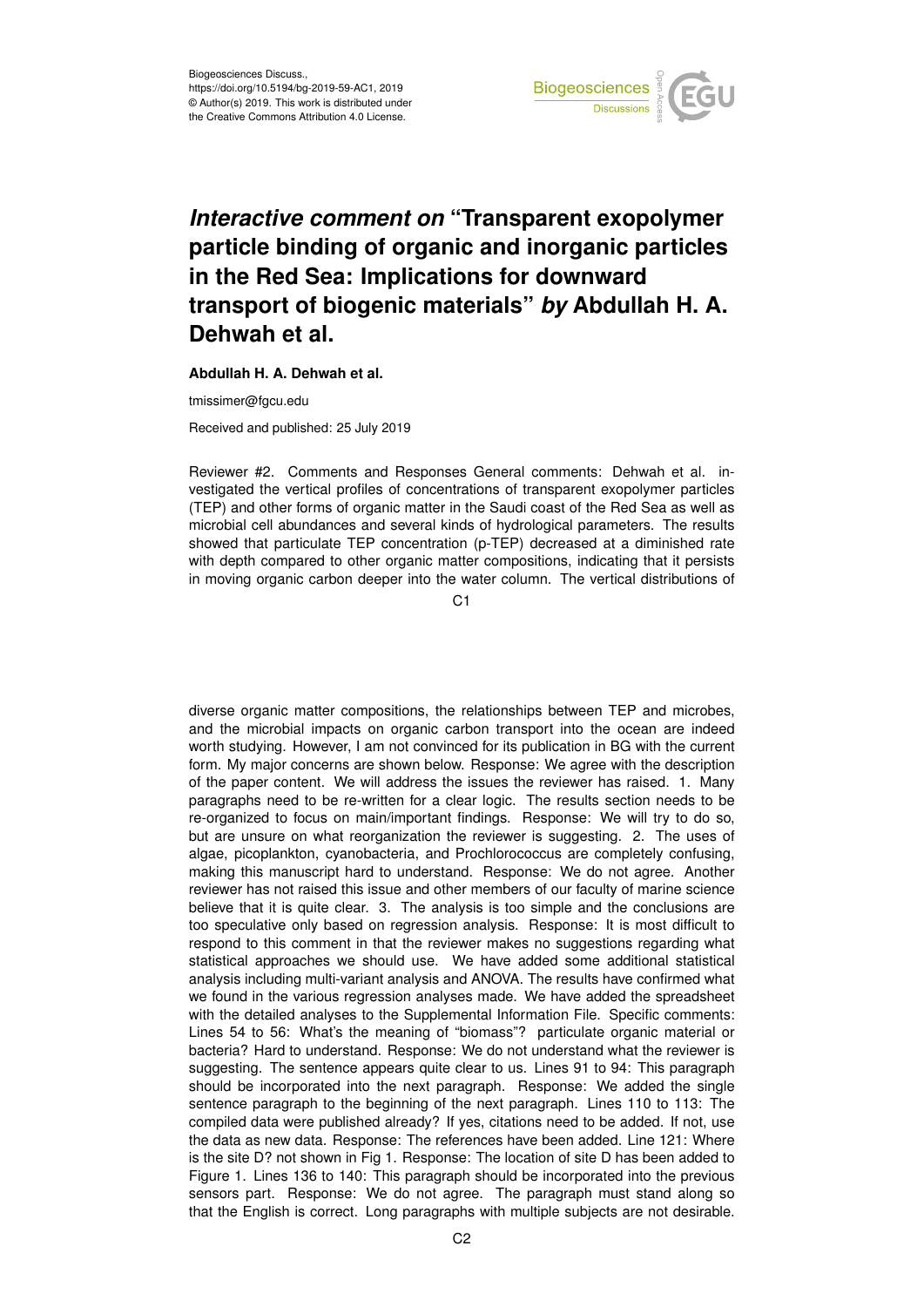Lines 144 to 147: This paragraph should be incorporated into the next paragraph. Response: We have merged the paragraphs as suggested. Lines 146 to 147: delete. Response: We edited the paragraph to remove the redundancy. Lines 148 to 149: This sentence should be placed before "Algal cell counting. . ...". Response: Additional editing was done on the paragraph. Lines 151 to 152: This sentence should be placed in the next paragraph of bacteria counting. Response: Additional editing was done on the paragraph. Lines 156 to157: The use of algae, cyanobacteria, Prochlorococcus, and pico/nanoplankton is very confusing! Cyanobacteria include Prochlorococcus and Synechococcus; picoplankton include cyanobacteria and pico-eukaryotes. Algae include cyanobacteria here? These confusions need to be clarified throughout the manuscript. Response: We restructured the sentence to note that cyanobacteria are not algae. Lines 191 to 192: The size ranges were repeated in the introduction section. Delete here. Response: The sentence was repeated. Line 231: This part is too long and wordy. The authors should emphasize the key points related to the conclusions. Response: We do not agree. The change in the slope at 115 m shows the possible presence of two water masses which requires us to carefully describe the profile conditions. We added minor text at the end of the halocline description. Lines 283 and 366: Descriptions of the two sections are very confusing. Please see my comment above. Response: We added site D to the text, otherwise the text is clear. Line 285: the sum of what? Response: As stated, the sum of the total algae and cyanobacteria. Line 286: Cyanobacterial abundances are not shown in Table 1. Response: We corrected the heading to show it as Total Algae and Cyanobacteria in Table 1. Lines 348 and 389 to 392: Which samples are offshore samples and which are nearshore samples? clarify. Response: We clarified by adding a reference to Table 1 in the first sentence of the paragraph. Line 364: Discussion section included many results descriptions and needs to be reorganized to focus on the deep discussion. Response: We do not agree that all of the text should be on the deep water profile. We are not sure why the reviewer is suggesting these changes which are not defined. Lines 396 to 401, 405 to 405, 437 to 439, and 454 to 458: too speculative! There is no

C3

supporting evidence. Only vertical distributions of parameters and regression analysis are not enough. Response: We have clearly stated the evidence for our interpretation of the data. What additional evidence could be collected? Perhaps the reviewer could provide us with some alternative interpretations of the data that we could add to the text. Additional statistical work on the dataset would not yield any significant results due to the small sample size in the site D profile. Lines 406 to 408: Is there overlap between biopolymers and TEP? If so, there is an internal correlation between them. The significance of regression analysis means nothing. Response: TEP consists of larger acidic polysaccharides and proteins as well as smaller molecules. Some of the TEP material occurs with the biopolymer fraction of NOM and many proteins are likely contained with the humic substances. The reason that there is a statistically significant relationship between p-TEP and the biopolymer fraction is the common occurrence of the polysaccharides. The statistical relationship is significant. Lines 431 to 432: The data are from the published paper? insert citations. Response: The references have been added. Lines 464 to 471: this part belongs to the result descriptions. Response: We do not agree. Table 1: give references; indicate what mean for total algae. Response: The references are given at the end of the table and correlated to the numbers. Table 2: Which kind of regression analysis? Which samples are nearshore and offshore samples respectively? Why do many p-values of <0.05 correspond to "N" (significant)? Response: The regression tests the relationship between the two parameters. The p-value used for determine of significance is a standard. Fig. 1: Site D is now shown. Response: This has been corrected. Fig. 2: what do a) and b) indicate? Response: The curve labelled a is for the analyses conducted at samples from sites A, B, and C. The b label was developed for site D. We have added text to the table to cover this issue. The a) and b) indicate the calibration curves used for the study. The reason for two calibration curves was: the alcian blue solution prepared for staining should be used for no more than 1 month, otherwise the alcian blue solution should be filtered with 0.2  $\mu$ m filters and a new calibration curve should be prepared. In this study, the execution period was more than 1 month, so two